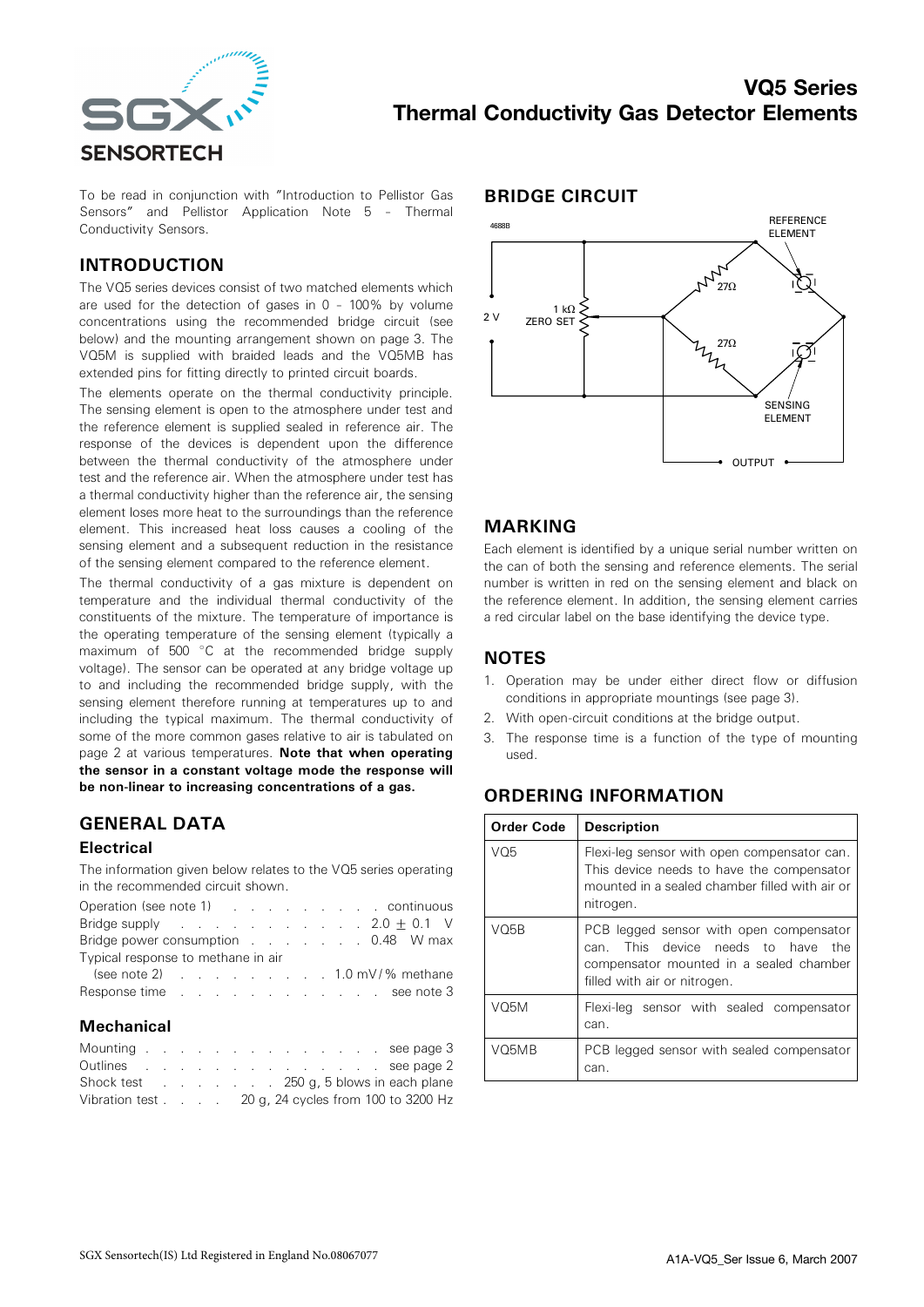# THERMAL CONDUCTIVITY OF GASES (Relative to air)

| Element temperature | $0^{\circ}C$ | 100 °C | 200 °C | 300 °C | 400 $\degree$ C | 500 °C | 600 °C |
|---------------------|--------------|--------|--------|--------|-----------------|--------|--------|
| Air                 | 1.000        | 1.000  | 1.000  | 1.000  | 1.000           | 1.000  | 1.000  |
| Nitrogen            | 0.996        | 0.993  | 0.997  | 0.999  | 0.998           | 0.994  | 0.988  |
| Oxygen              | 0.987        | 1.026  | 1.049  | 1.062  | 1.065           | 1.062  | 1.056  |
| Argon               | 0.686        | 0.687  | 0.682  | 0.674  | 0.663           | 0.650  | 0.636  |
| Carbon dioxide      | 0.621        | 0.745  | 0.832  | 0.893  | 0.933           | 0.959  | 0.975  |
| Water vapour        | 0.969        | 1.076  | 1.192  | 1.303  | 1.404           | 1.493  | 1.574  |
| Methane             | 1.244        | 1.500  | 1.723  | 1.911  | 2.066           | 2.192  | 2.296  |
| Ethane              | 0.742        | 1.027  | 1.271  | 1.474  | 1.638           | 1.769  | 1.874  |
| Propane             | 0.619        | 0.874  | 1.092  | 1.271  | 1.415           | 1.529  | 1.619  |
| Carbon monoxide     | 0.961        | 0.962  | 0.970  | 0.975  | 0.976           | 0.974  | 0.970  |
| Ethylene            | 0.703        | 0.970  | 1.195  | 1.378  | 1.524           | 1.637  | 1.727  |
| Acetylene           | 0.886        | 1.040  | 1.155  | 1.240  | 1.301           | 1.344  | 1.376  |
| Hydrogen            | 7.371        | 6.918  | 6.692  | 6.548  | 6.435           | 6.336  | 6.252  |
| Helium              | 5.972        | 5.681  | 5.492  | 5.338  | 5.197           | 5.062  | 4.939  |
| Ammonia             | 1.082        | 1.295  | 1.493  | 1.670  | 1.824           | 1.955  | 2.069  |

# OUTLINE OF VQ5M (All dimensions without limits are nominal)



| Ref | Millimetres            |
|-----|------------------------|
| А   | $11.05 \pm 0.25$       |
| B   | $6.10 + 0.25$          |
| C   | $3.56 + 0.13$          |
| D   | 63.5 min               |
| F   | 1 <sub>0</sub>         |
| F   |                        |
| G   | $8.2 \text{ max}$      |
| Н   | 9.53                   |
| . J | 1.5                    |
|     | sensing element 6 75 + |

ng element  $6.2$ reference element 7.75 + 0.38

Note No bends may be made in this length.



# OUTLINE OF VQ5MB (All dimensions without limits are nominal)

|   | Ref Millimetres               |
|---|-------------------------------|
| А | $11.05 \pm 0.25$              |
| B | 6.10 $\pm$ 0.25               |
| C | $3.56 + 0.13$                 |
| D | 40 0 min                      |
| F | 1.0                           |
| F |                               |
| G | $8.2 \text{ max}$             |
| н | 15                            |
|   |                               |
|   | sensing element $6.25 + 0.50$ |

reference element  $7.75 \pm 0.38$